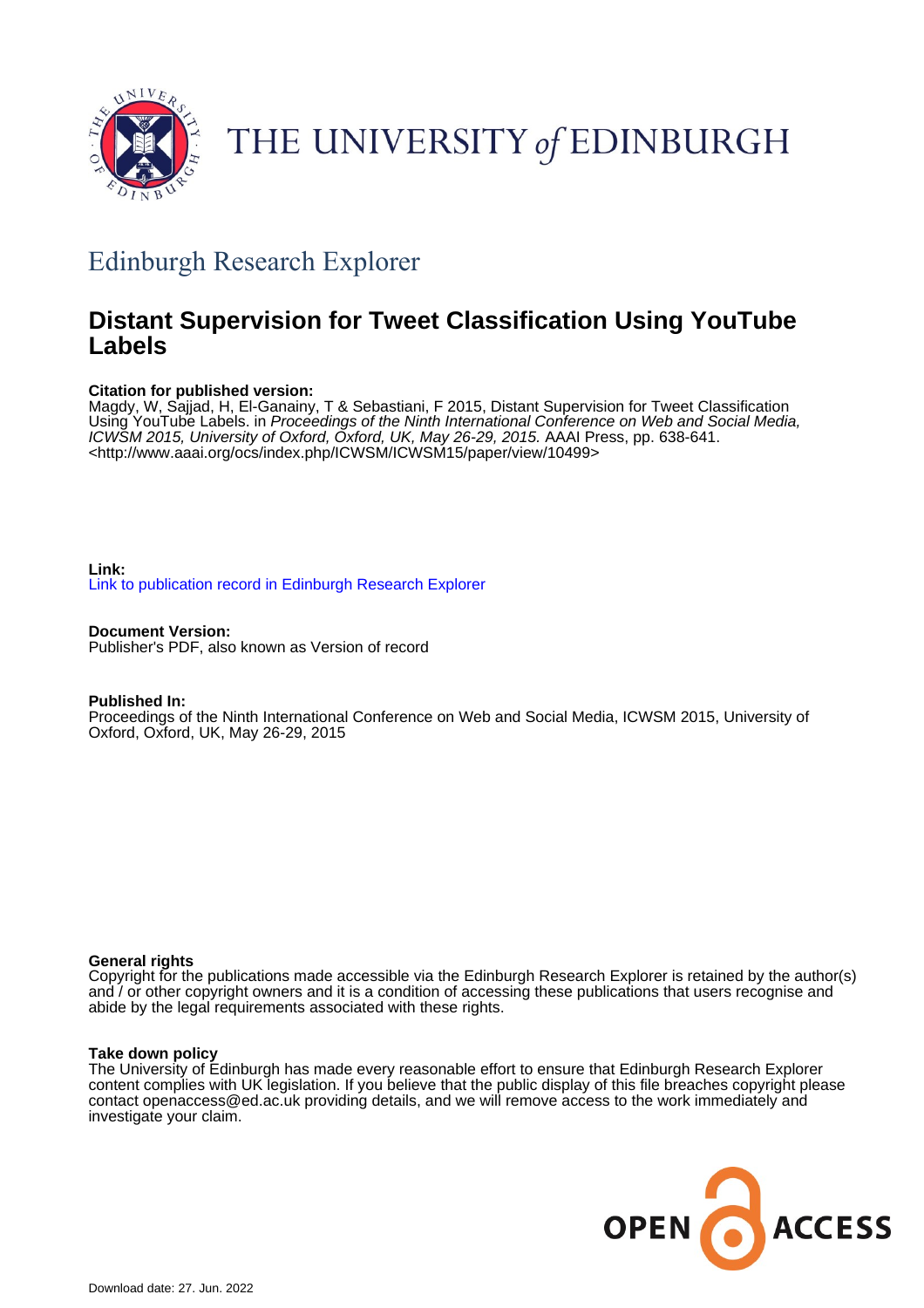#### Distant Supervision for Tweet Classification Using YouTube Labels

Walid Magdy, Hassan Sajjad, Tarek El-Ganainy, Fabrizio Sebastiani<sup>∗</sup>

Qatar Computing Research Institute, Qatar Foundation, Doha, QA Email: {wmagdy,hsajjad,telganainy,fsebastiani}@qf.org.qa

#### **Abstract**

We study an approach to tweet classification based on distant supervision, whereby we automatically transfer labels from one social medium to another. In particular, we apply classes assigned to YouTube videos to tweets linking to these videos. This provides for free a virtually unlimited number of labelled instances that can be used as training data. The experiments we have run show that a tweet classifier trained via these automatically labelled data substantially outperforms an analogous classifier trained with a limited amount of manually labelled data.

#### Introduction

Interest in classifying microblogs has increased with the widespread use of microblogging platforms such as Twitter. A major challenge in tweet classification is the fact that manually annotated data are needed to train an effective classifier, which is an expensive and time-consuming task, especially when a large number of classes is used, since a sufficient number of examples per class are required. We here present a novel method for automatically generating a large number of training examples for tweet classification. We do this by leveraging manually labelled data that we automatically obtain from another social medium, YouTube, and using them for training a tweet classifier; in the literature, this is usually called *distant supervision* (Go, Bhayani, and Huang 2009). Specifically, we collect a large set of tweets linking to YouTube videos. Since each such video is manually assigned to one of a predefined set of 18 broad classes at the time of posting, we may attach the class assigned to a video to the tweets that link to it; this automatically creates a large set of labelled tweets that we can then use for training a tweet classifier, which can then be applied to any tweet (i.e., not necessarily containing links to YouTube). The benefits of this method stem from the practically unlimited availability of such training instances. Our experimental results show that our distant-supervision method outperforms common supervised methods that make use of a limited number of manually annotated data.

#### Related Work

Distant supervision has been proposed in the literature for various applications, such as sentiment classification (Go, Bhayani, and Huang 2009), relation extraction (Mintz et al. 2009), topical classification of blogs (Husby and Barbosa 2012), and tweet classification (Zubiaga and Ji 2013). Most such works used distant supervision in order to obtain annotated data for their task from some other annotated dataset. For instance, (Go, Bhayani, and Huang 2009) used the emoticons occurring in tweets as "silver" labels (i.e., as labels with more uncertain status that the ones found in usual "gold" standards) for tweet sentiment analysis. For relation extraction, (Mintz et al. 2009) used textual features extracted from Freebase relations in order to train a relation classifier. (Husby and Barbosa 2012) also used Freebase to obtain labels of Wikipedia articles, and used them for blog post classification by topic. (Zubiaga and Ji 2013) used distant supervision for tweet classification. Their approach consists in assuming that a tweet where a webpage URL occurs is on the same topic as that of the webpage; this is similar to our assumption about tweets linking YouTube. They consider tweets linking to webpages classified under human-edited webpage directories. However, the shortcoming of their approach is that it depends on a human-edited directory which is limited in size and not necessarily up to date. Our proposed method is more robust, since it is not dependent on any manually maintained resource.

Most previous work on tweet classification uses manually annotated training data, which is both expensive and time-consuming (Becker, Naaman, and Gravano: 2011; Kinsella, Passant, and Breslin 2011; Kothari et al. 2013). Moreover, classifiers may need to be updated over time, so as to cope with concept drift and the dynamic nature of social media (Magdy and Elsayed 2014). Therefore, methods that overcome the need for extensive manual annotation are to be preferred.

#### Distant Supervision for Tweet Classification

More than 4 million tweets in different languages linking to some YouTube video are tweeted everyday<sup>1</sup>. Every video on YouTube is assigned one of 18 pre-defined classes by the user who uploads it. Our approach for collecting labelled

<sup>∗</sup> Fabrizio Sebastiani is on leave from Consiglio Nazionale delle Ricerche, Italy.

Copyright  $\odot$  2015, Association for the Advancement of Artificial Intelligence (www.aaai.org). All rights reserved.

<sup>1</sup> http://topsy.com/analytics?q1=site:youtube.com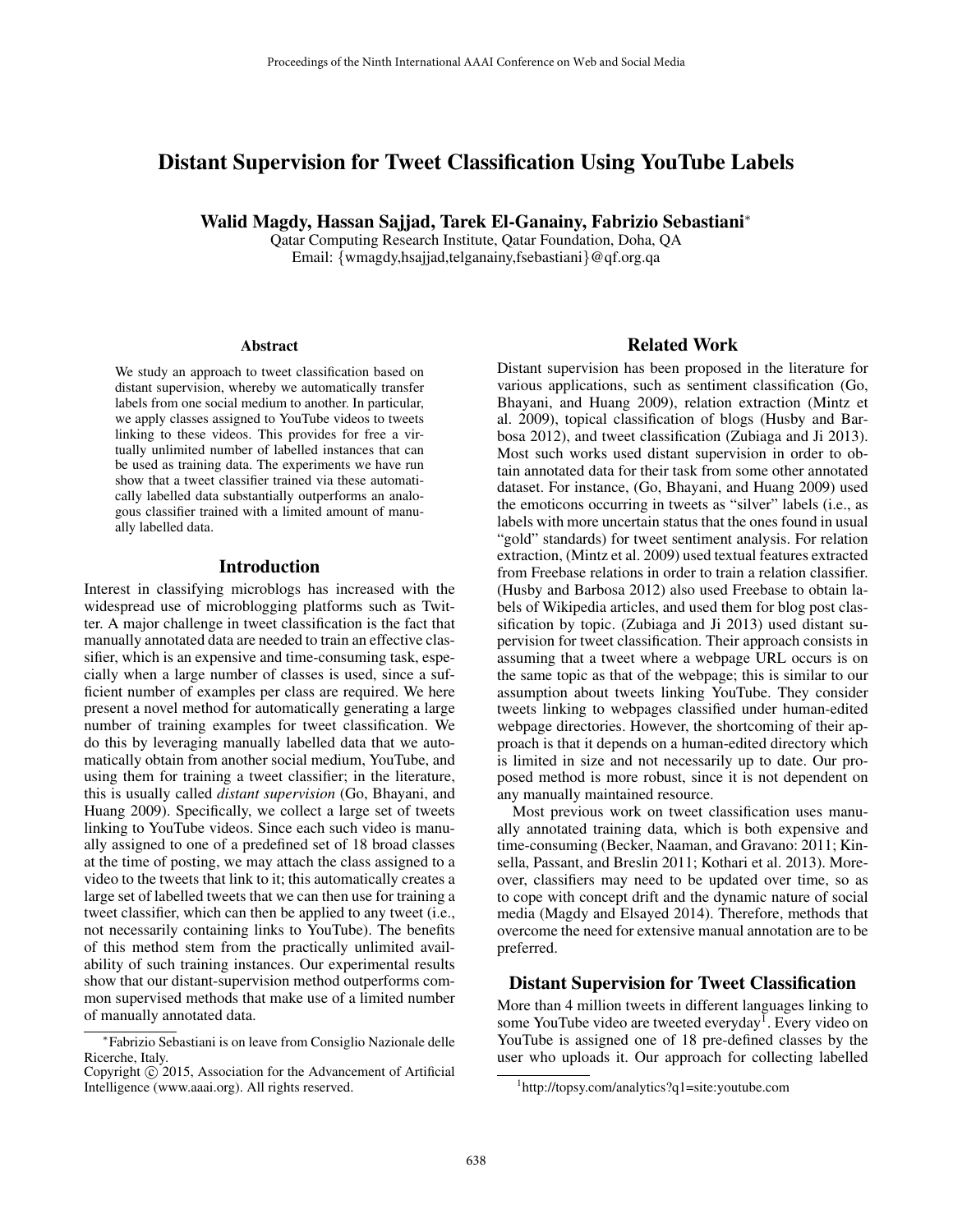tweets is based on the hypothesis that a tweet linking to a YouTube video can be reasonably assigned the same class that the video has been assigned. To validate this hypothesis, we have assigned labels to tweets linking to YouTube videos and used them to train a tweet classifier. We have used the Twitter  $API<sup>2</sup>$  with the string "youtube lang:en" to query the stream of English tweets with links to YouTube videos<sup>3</sup>. We have thus collected a set of  $\approx 19.5$  million tweets with hyperlinks to  $\approx 6.5$  million different YouTube videos in a period of 40 days between the end of March and the beginning of May 2014; it is often the case that multiple tweets link to the same video. We have then used the YouTube API<sup>4</sup> to extract the titles and classes of these videos, and have assigned these video classes as labels to the tweets linking them.

The number of tweets per class ranges from 1668 to more than 7 million. Only three classes (Movies, Trailers, and Shows) contain fewer than 100k tweets. To avoid data sparseness, we have merged them with Film&Animation, since these three classes are topically similar. People&Blogs is the default class of YouTube, and is automatically assigned to a video when no class is specified by the user who uploads it; we thus decided to drop this class, since we expect it to be noisy. This process led to 14 classes with >100k tweets per class.

We have noticed that the collected tweet set contains large number of retweets and duplicate tweets, i.e., tweets with the same text. We have thus filtered out all the tweets that are retweets or have duplicate text, so as to keep at most one occurrence of each tweet in the dataset; this has the effect of avoiding to train the classifier with repeated examples, which may lead to bias. Moreover, duplicate tweets often contain automatically generated text (e.g., "Just watched video ..."), which can act as noise when training the classifier. This step reduced our dataset size from  $\approx$  19.5 million to  $\approx$  9.2 million tweets only. In the end, the smallest class in our data contains  $\approx$  62k unique tweets.

#### Model Generation

In the tweet classification literature various types of features have been used for training a classifier. These include Twitter-specific features (Kothari et al. 2013), social network features (Lee et al. 2011), hyperlink-based features (Kinsella, Passant, and Breslin 2011), and standard bag-of-words features, which are the most commonly used (Becker, Naaman, and Gravano: 2011; Lee et al. 2011; Sankaranarayanan et al. 2009). Since feature design is not our main focus in this paper we simply apply a bag-of-words (BOW) approach, where each feature represents a term and the feature value is binary, denoting presence or absence of the term in the tweet. Nonetheless, in the following we discuss two methods for text enrichment that attempt to improve the performance of the BOW approach.

Since tweets are very short and the information contained in them is thus limited, we have applied two different feature enrichment methods. The first method enriches the tweet

text in the training data with the title of the linked video. This method is only applicable to our automatically obtained training tweets, since they all link to YouTube, but is not applicable in general to the unlabelled tweets we want to classify, since these may not link to any YouTube video. The second method duplicates the hashtags contained in the tweets and removes the hash character "#" from the second copy, so to allow the terms contained in the hashtags to increase the robustness of the term counts in the texts.

In all our experiments, we applied simple text normalization, which includes case folding, elongation resolution (e.g., "cooooool"  $\rightarrow$  "cool"), and hyperlinks filtration. Neither stemming nor stop word removal were applied. We have then applied feature selection, by scoring all features via information gain (IG). All features are ranked according to their IG value for the class, after which a round-robin mechanism (Forman 2004) is applied in which the top  $n$  features are selected from each class-specific ranking and then merged to form the final feature space. We select the top 10,000 terms for each class; for 14 classes the theoretically maximum size of the feature space is thus 140,000 features, but the feature space is actually smaller since there is some overlap between the term sets selected for different classes. As a learning algorithm we have used support vector machines; in particular,  $SVM<sup>light</sup>$ .

#### Experimental Setup

In our experimental setup we have focused on testing the effectiveness of our method at classifying generic tweets, regardless of the fact that they link or not to a YouTube video. We created two test sets: 1) an automatically labelled test set, harvested in the same manner as our training set (the "silver standard"); and 2) a manually labelled test set, consisting of tweets that do not necessarily have links to YouTube videos (the "gold standard").

#### Silver-Standard Training and Test Sets

From our dataset of automatically labelled tweets (described above) we randomly pick out for testing 1000 tweets for each class, for a total of 14,000 tweets evenly distributed across 14 classes. We refer to this test set as  $test_S$  (S standing for "silver"). We consider  $test_S$  as a "silver standard", since labels are not verified manually. For the rest of the automatically labelled tweets, we opted to balance the number of tweets in each class by randomly selecting 100,000 tweets from each class, so as to match the number of tweets in the smallest class (Pets&Animals), which contains 98,855 tweets. The final training set thus contains  $\approx 1.4$  million tweets; however, after applying duplicate and retweet filtering, this number reduced to  $\approx$  913k tweets (each class having 60k to 70k examples), which is three orders of magnitude larger than typical training sets used in the tweet classification literature. We dub this dataset  $training$ . We trained  $SVMs$  on  $training$  using a linear kernel; this required a couple of hours on a standard desktop machine.

#### Gold-Standard Training and Test Sets

We created a second test set (the "gold standard") consisting of manually labelled generic tweets; we dub this test

<sup>&</sup>lt;sup>2</sup>http://twitter4j.org/en/index.html

<sup>&</sup>lt;sup>3</sup>This also captures tweets with shortened YouTube urls

<sup>4</sup> http://developers.google.com/youtube/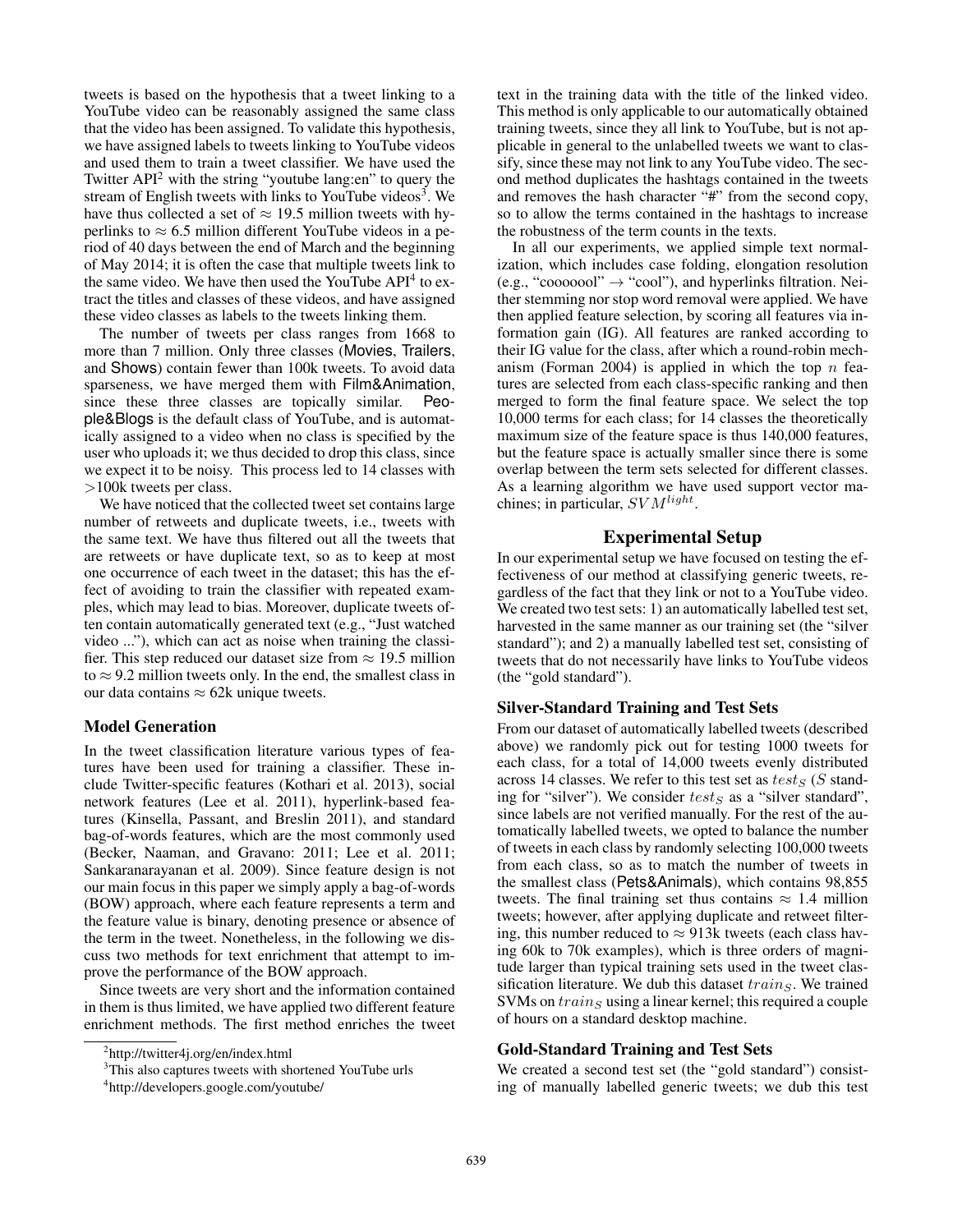set  $test_G$  (G standing for "gold")<sup>5</sup>. There are two important reasons to have a manually labelled test set. First, our  $test_S$  silver standard may be biased in favour of the system trained on  $train_S$ , because both datasets were sampled from the same distribution (i.e., they were labelled in the same automatic manner) and both consist of only tweets that link to YouTube; instead, the tweets in  $test_G$  do not necessarily contain a link to a YouTube video. The second reason is that  $test_G$  gold standard can be used for cross-validation experiments, as described below. This will provide a solid baseline for the classifier trained using  $train<sub>S</sub>$ .

To create a manually labelled set, it is difficult to randomly collect tweets covering all 14 classes, since some classes are rare and do not come up often in practice. In order to choose the tweets to label, we thus performed a guided search for each class by using the Twitter API to stream tweets that contain hashtags similar to class names. This was done in the same month in which we collected our automatically labelled training dataset. For example, for the class Autos&Vehicles we collected tweets containing hashtags #autos or #vehicles. This helped us collect a set of tweets that, with high likelihood, had a substantial number of representatives for each of our classes of interest. We randomly selected 200 tweets for each class (based on hashtags), removed the hashtags that relate them with their possible class, and submitted them to a crowdsourcing platform for annotation. For every tweet, we asked at least three annotators if the displayed tweet matches the assumed class or not. Out of 2800 tweets representing 14 classes, only 1617 were assessed by all annotators as matching the assumed class; the number of tweets per class after validation ranged from 84 to 148. This number of training examples is comparable to the numbers used in other studies from the literature (Becker, Naaman, and Gravano: 2011; Kothari et al. 2013; Lee et al. 2011; Sankaranarayanan et al. 2009).

#### Classification Runs

We have built the following classifiers for our experimentation:

- $C_S$ : trained via distant supervision using  $training,$  which includes  $\approx$  913k automatically-labelled tweets.
- $C_{S(v)}$ : same as  $C_S$ , with tweet enrichment using the title of the linked video.
- $C_{S(h)}$ : same as  $C_S$ , with tweet enrichment obtained by adding the terms contained in the hashtags to the text.
- $C_{S(vh)}$ : same as  $C_S$ , with tweet enrichment obtained by both heuristics above.

The S subscript indicates that all these classifiers have been trained on "silver" labels.

Further to this, we have run 10-fold cross-validation (10FCV) experiments on the 1617 manually labelled tweets in test<sub>G</sub>. We will then compare the results obtained by  $C_S$ and its variants on  $test_G$ , with the ones obtained by the classifiers generated in these 10FCV experiments; specifically, we will look at the results of

|             | P     | R     | $F_1$ | A     |
|-------------|-------|-------|-------|-------|
| $C_S$       | 0.583 | 0.573 | 0.564 | 0.574 |
| $C_{S(v)}$  | 0.574 | 0.567 | 0.560 | 0.568 |
| $C_{S(h)}$  | 0.582 | 0.575 | 0.568 | 0.576 |
| $C_{S(vh)}$ | 0.576 | 0.569 | 0.562 | 0.571 |

Table 1: Classification results on the silver-standard test set  $(test<sub>S</sub>)$ . **Boldface** indicates the best performer.

- $C_G$ : this is not actually a single classifier but 10 different classifiers, as generated within the 10FCV; that is, the results of applying  $C_G$  to  $test_G$  will be the union of the 10 folds, each of them classified within one of the 10 experiments;
- $C_{G(h)}$ : similar to  $C_G$ , but with tweet enrichment obtained by adding the terms contained in the hashtags to the text. Enrichment using the title of the linked video is not applicable, since most of the tweets in  $test_G$  do not link to YouTube.

Here, the  $G$  subscript indicates that all these classifiers have been trained on "gold" labels.

The main objective of our experiments was to examine if any of the  $C<sub>S</sub>$  classifiers can achieve comparable (or even better) results with respect to the  $C_G$  classifiers, which would support our hypothesis and would also show the value of freely available labelled data. Different setups of the  $C_S$ classifier were examined for both test sets to find the optimal configuration that achieves the best results.

#### Evaluation

The evaluation measures we used in this task are "macroaveraged" precision (P), recall (R),  $F_1$  (popularly known as the "F-measure"), and accuracy (A). That is, all of these measures were calculated for each class separately, after which the average was computed across the 14 classes. Since our test sets contain fairly balanced numbers of examples from each class, these macroaveraged figures are very similar to the corresponding "microaveraged" ones (where classes more frequent in the test set weigh more), which are then not reported explicitly. Moreover, accuracy is indeed a reasonable measure of classification effectiveness (this is unlike the cases of severe imbalance, when accuracy is unsuitable).

#### Results

Table 1 and Table 2 report the classification results obtained on the "silver" test set  $test_S$  and on the "golden" test set  $test_G$ . All results in both tables display a relatively good effectiveness for a single-label 14-class classification task, where random classification would achieve (given the approximately balanced nature of our test sets) an expected classification accuracy of  $\approx$  7%.

Table 1 shows that the "enhanced" setups of the  $C_S$  classifier did not lead to noticeable improvement. Enriching the training tweets with the title of the linked video even led to a small degradation in performance, while enriching the representation of the tweets by duplicating hashtags achieved only slightly better results.

<sup>5</sup>This test set is available for download at http://alt.qcri.org/ <sup>∼</sup>wmagdy/resources.htm.